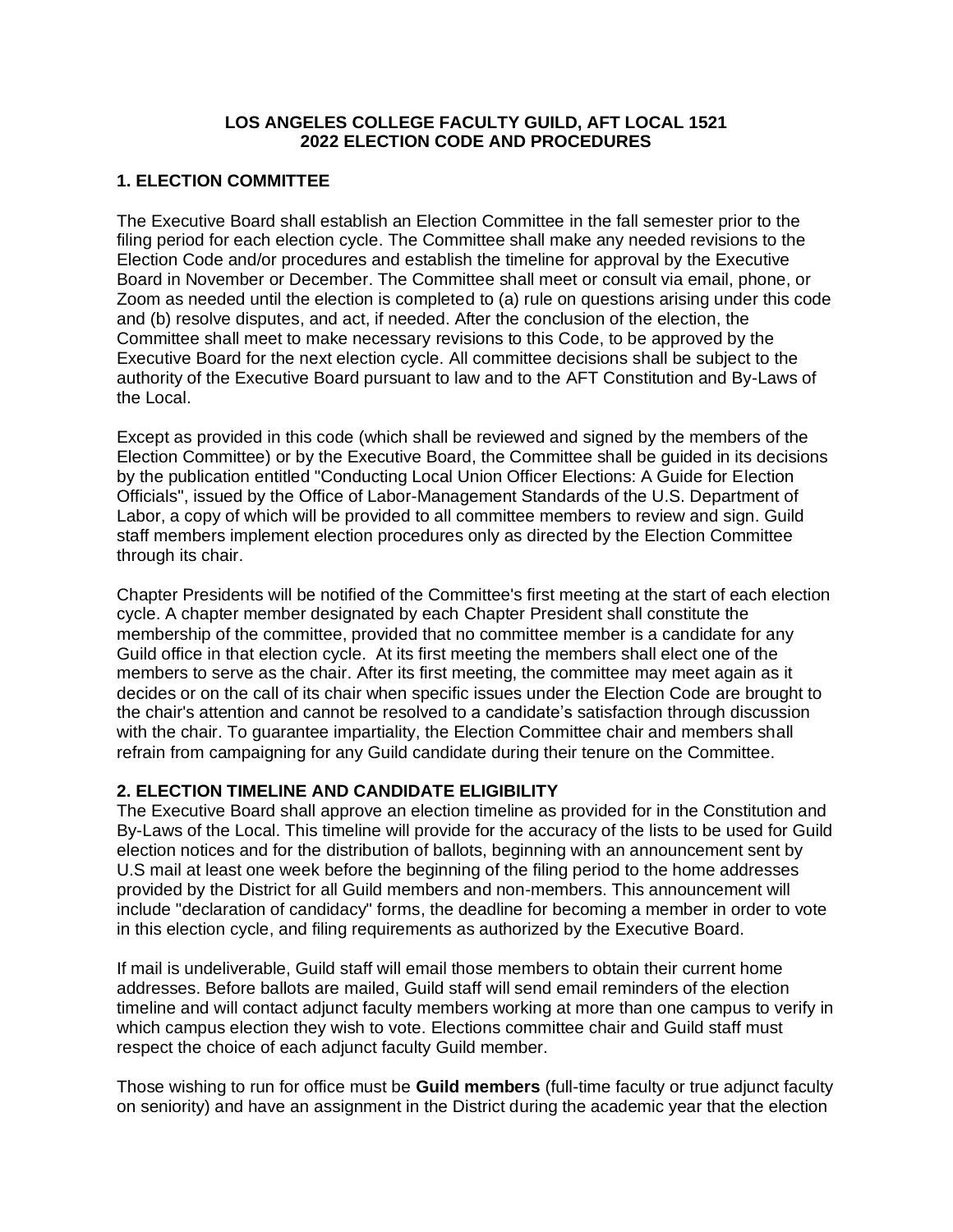takes place [*cf. Guild Bylaws, Article VI, Section 6.01 and Article VII*]. Guild staff will request updated District databases to ensure that those with late-start assignments are included. A candidate may run for only one districtwide office (i.e., president, vice president, secretary, treasurer). Retirees may run for positions in the Emeritus Chapter if they are members of that chapter.

## **3. BALLOTS**

Candidates will be listed on ballots in the order in which their declarations of candidacy are received. The staff will update the list of candidates filing for election weekly and post it on the Guild website for review prior to the printing of the ballots.

## **4. CANDIDATE COMPLIANCE WITH THE CODE**

All candidates shall be provided with a copy of this Election Code after they have filed their declarations of candidacy. In order to appear on the ballot, they must return a copy by the specified deadline with their signature acknowledging that these rules are understood and will be followed. Write-in candidates must also adhere to the provisions of the Election Code and may be subject to the procedures outlined in Section 12.

After ballots are sent, staff will email eligible members to inform them that anyone who has not received a ballot should contact the Guild office, so that a replacement ballot can be sent.

# **5. ACCESS TO MEMBERSHIP LISTS**

All candidates shall be provided with a list of the names and campuses of the unit members who comprise the potential electorate for their offices. This list will be divided into full-time and part-time faculty, Guild members and non-members. Candidates are allowed to communicate to members using District e-mail addresses provided by the Guild. The list shall not include the phone numbers, personal email addresses, or home addresses. No Guild members in possession of member data due to their positions in the union are to employ this data for campaign purposes on behalf of any candidate.

## **6. CANDIDATE STATEMENTS**

The Faculty Guild will mail to all unit members at its own expense 300-word statements and candidate only photograph by district-wide candidates, to be submitted by the date specified on the election timeline. These statements will be issued as submitted, without correction of possible errors in content (spelling, grammar, fact, etc.).

## **7. CANDIDATE FORUMS**

Each chapter shall hold a candidate forum at least two weeks before the ballots are mailed. Forums shall be equally open to all declared candidates for districtwide officers, Chapter Presidents, and Executive Board delegates. Guild staff shall issue a listing of all candidate forums in advance, and the Election Committee, with the consent of the Chapter President on each campus, shall designate a moderator who is not a districtwide candidate or candidate at that campus to act on behalf of the Committee at each forum. Candidates who cannot be present at a forum will be allowed to designate a proxy (such as the moderator) to read their remarks. Time limits for speeches and Q & A will be provided to the candidates at least 72 hours in advance. Declared candidates may bring campaign materials to distribute at the forum.

If in a district wide race a candidate is invited to speak on campus at a meeting or event, the opportunity to speak shall be extended to all the declared candidates running for that office.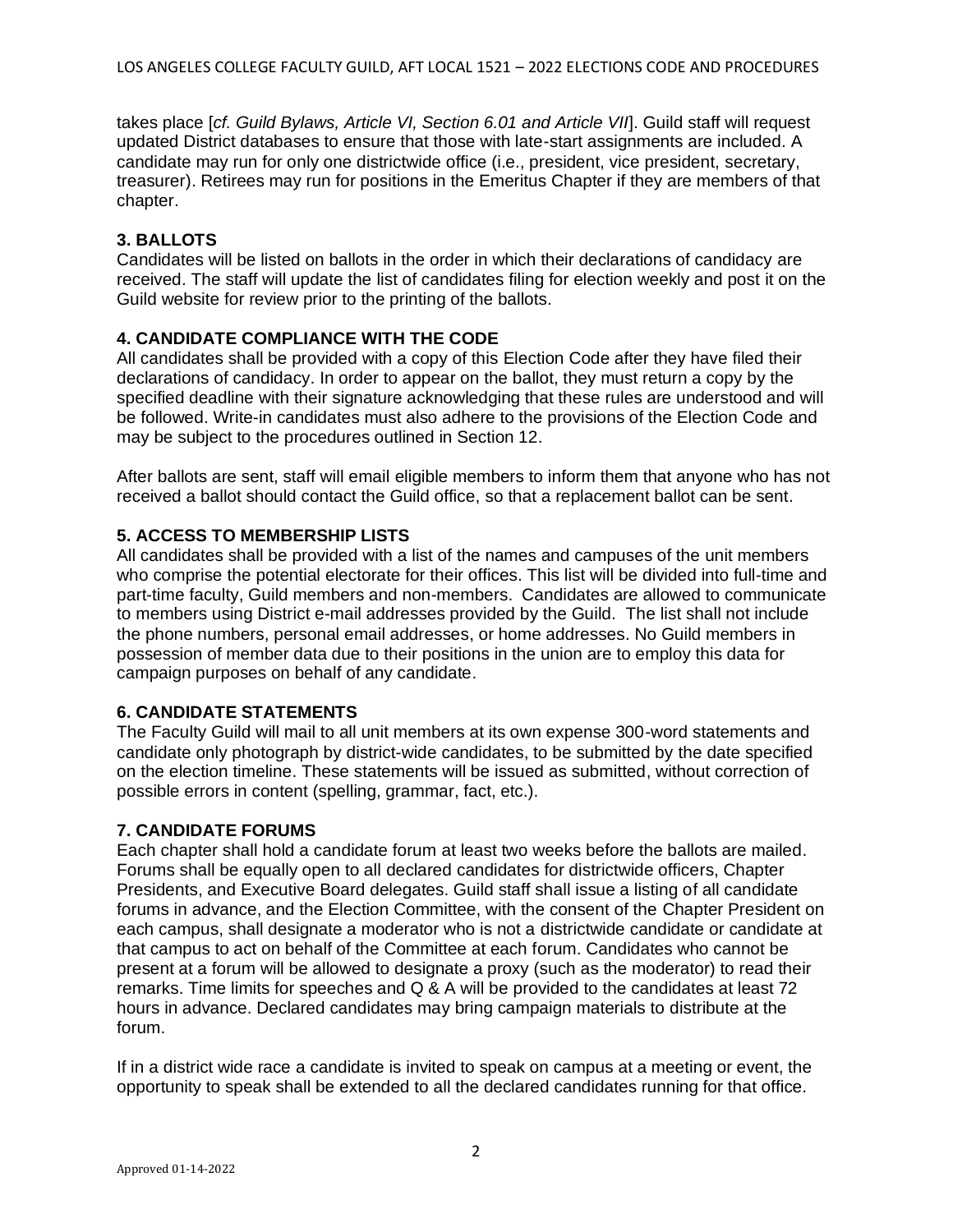## **8. CAMPAIGNING**

The Faculty Guild will honor any reasonable request by a declared candidate to distribute campaign literature to members at the candidate's expense. Campaign literature must be provided to the Guild office in sealed, stamped envelopes with a return address label of the Guild office. Stamped postcards are also acceptable. Candidates may choose to pay for materials to be run through the Guild's postage meter. Guild office staff will affix address labels to the campaign literature at a rate of \$20 per hour per staff member performing the task. Any distribution via U.S. mail must be processed through the Guild office. Candidates should bring materials to the Guild office at least five working days before they would like them to be mailed.

Candidate literature may be distributed to faculty mailboxes or email inboxes pursuant to the rules on that campus, provided access is equal for all candidates. Posters and flyers placed on a campus must adhere to that campus' rules for posting.

Federal law prohibits the use of any union or employer resources to promote the candidacy of any person in a union election. This prohibition applies to salaries, funds, facilities, equipment, office supplies, telephones, computers, duplication of materials, and so forth. Federal law also provides that candidates must be treated equally regarding the opportunity to campaign. Campaigning may not be conducted at campus meetings or events other than the candidate forums and union meetings. Members may support the candidates of their choice without being subject to penalty, discipline, or reprisal of any kind.

## **9. THE BALLOT COUNT**

Candidates and/or their representatives are entitled to be observers present at the ballot count.

## **10. CAMPAIGN PROTEST**

At any point during the campaign, any Guild member convinced that a candidate is in violation of the rules may report the concern to the Election Committee. After consideration, if the Committee determines a violation has occurred, the Committee will warn that candidate of the apparent violation in writing within five (5) working days. Candidates wishing to protest any aspect of the conduct of an election must file specific concerns in writing with the Election Committee within five (5) working days of the conclusion of the election (the day that ballots are counted and the results are posted). If a run-off election is held, the timeline of five (5) working days applies.

## **11. EXECUTIVE BOARD DELEGATES AND ALTERNATES**

Candidates for positions on the Executive Board shall be listed on the ballot as Executive Board delegates. Candidates receiving the highest number of votes shall be elected delegates for each chapter, up to the number of delegates to which the chapter is entitled. An equal number of alternates shall be designated from the runners-up in order of the number of votes received, provided that the latter number, including any write-in votes, equals at least 15% of the votes cast in that chapter election. Subsequent filling of vacancies shall be made by special election at the request of the Chapter President and approved by the Executive Board if greater than three (3) months remain in the term.

#### **12. WRITE-IN VOTES**

The use of the term "candidate/s" throughout this Code refers to declared candidates only. In order to ensure that one of the two finalists receives a majority of the votes cast for that position, no write-in votes shall be tabulated in a run-off election.